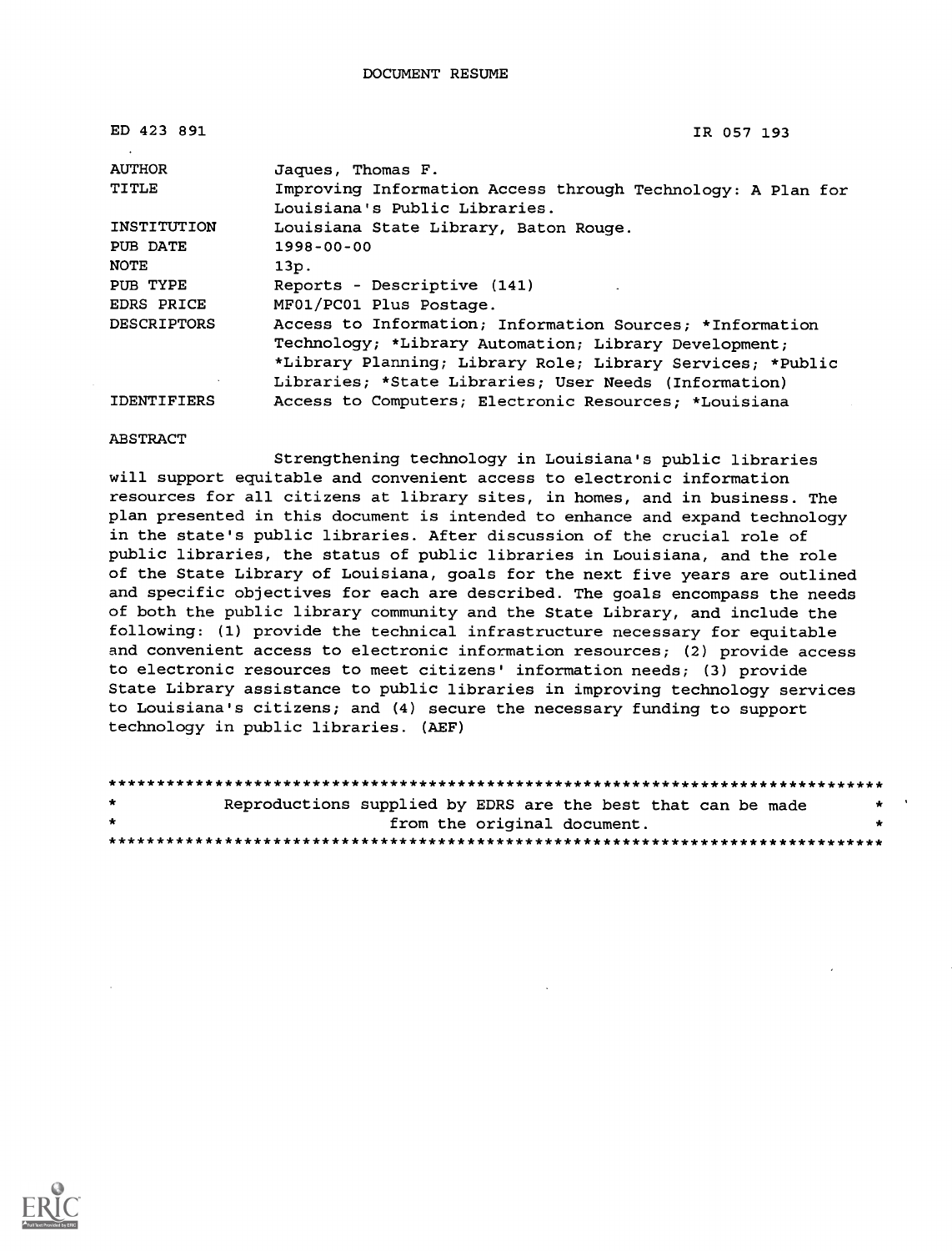

$$
ERIC
$$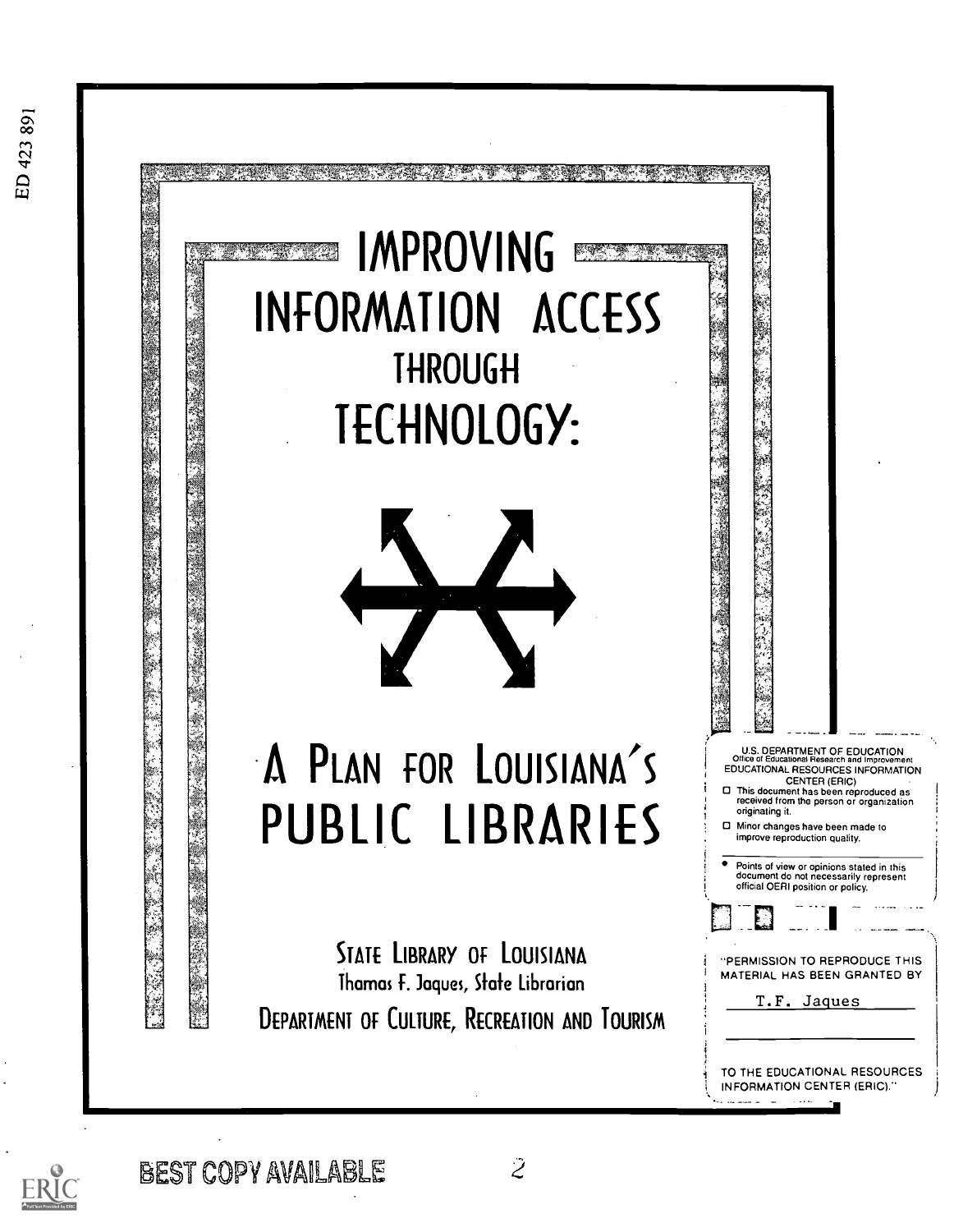## IMPROVING INfORMATION ACCESS THROUGH TECHNOLOGY:

### A PLAN FOR LOUISIANA'S PUBLIC LIBRARIES

### THE CHALLENGE:

Many of Louisiana's citizens are in danger of being "left behind" in today's fast-moving world of digital information, to the detriment not only of countless individual lives, but also of the state as a whole. Improvement in both education and economic development demands that Louisiana's citizens have digital access to a wide variety of information.

## THE ANSWER:

Strengthening technology in Louisiana's public libraries Will support equitable and convenient access to electronic information resources for all citizens - at library sites, in homes, and in businesses. Public libraries are uniquely positioned, both philosophically and practically, to make statewide access a reality

But appropriate resources will be necessary. For example, at present there are only about 300 computer workstations available to Louisiana's citizens through public libraries - so each workstation must provide service to an average of 14,300 people.

## THE BLUEPRINT:

The State Library of Louisiana presents the following plan to enhance and expand technology in the state's public libraries. The plan contains goals for the nextfive years.

The goals encompass the needs of both the public library community and the State Library, the latter playing a supporting role to the former. The technology plan has been developed in coordination with other State Library plans and public library technology plans. It will be updated on a yearly basis to incorporate recent achievements and to detail plans for future years.

 $\textsf{GOAL}$  1: Provide the technical infrastructure necessary for equitable and convenient access to electronic information resources.

- Provide, in all public library facilities, multiple workstations which support graphical and World Wide Web interfaces and are suited to the needs of the local community.
- Extend electronic services through the public library to citizens at home and in businesses.
- Completely and fully automate those libraries not already fully automated.
- Establish electronic linkages among libraries, to enhance resource-sharing.
- Use technology to extend and enhance library and information services to those citizens with special needs (e.g., those who are disabled, underserved, or unskilled).
- Work in partnership with LLN, OTM, industry, and government to ensure adequate, affordable technology in libraries.

BEST COPY AVAILABLE<sup>(continued)</sup>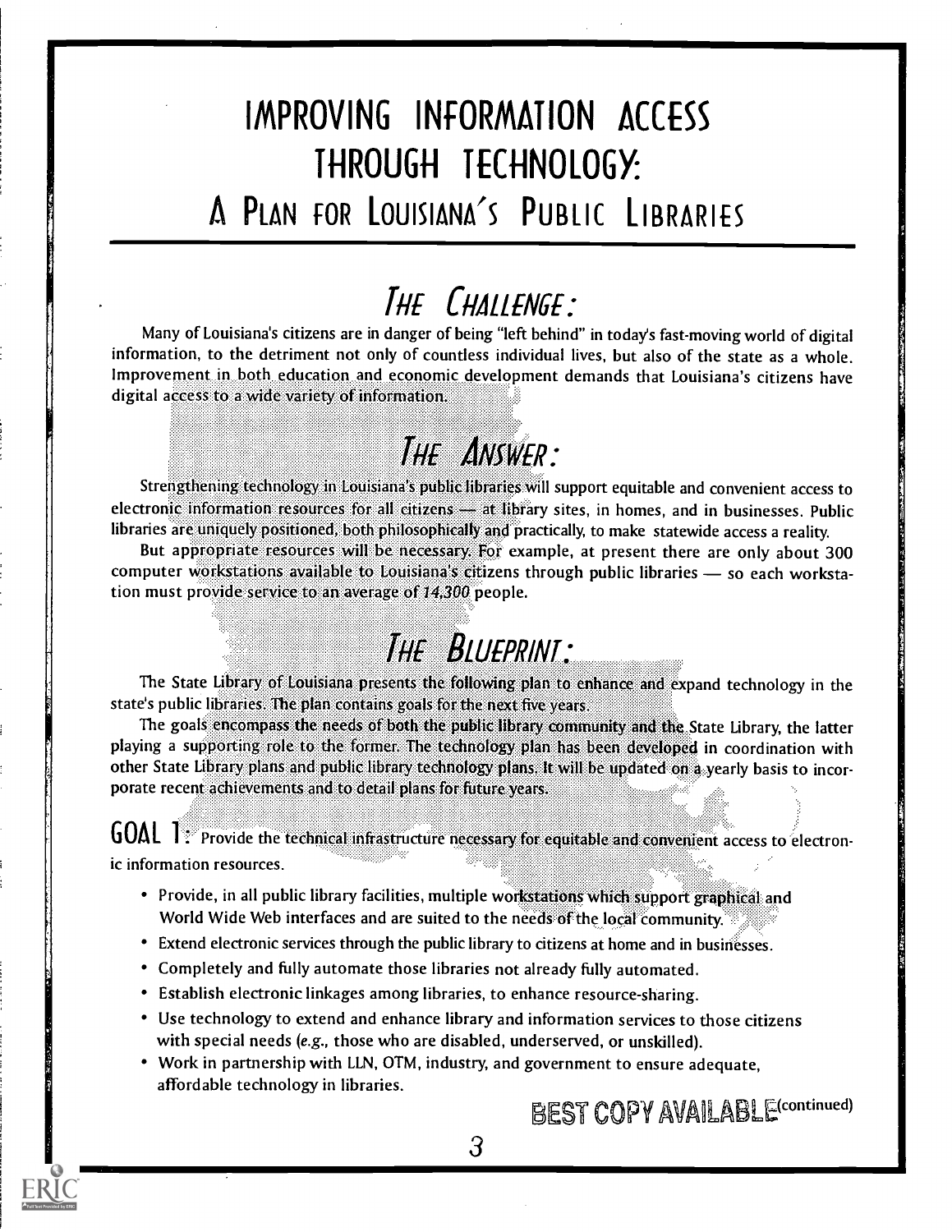GOAL 2: Provide access to electronic resources to meet citizen's information needs.

- Link libraries electronically to information providers, including educational, social, government, health care, and commercial information services.
- Make state documents available electronically.
- Improve access to local and state government information through the Louisiana Government Information Network (LaGIN) and through the Division of Administration's INFO Louisiana website.
- Enhance resource-sharing programs by using technology to support ILL operations.

GOAL 3: Provide State Library assistance to public libraries in improving technology services to Louisiana's citizens.

- Expand the knowledge and experience of State Library staff to support the goals of the statewide technology plan.
- Provide technology training to public library staff on a regular and timely basis.
- Assist public library systems in efforts to train citizens in the use of technology and electronic information resources.
- Conduct surveys and studies to track the extent and use of technology in delivering service.
- Partner with relevant organizations and businesses to ensure adequate, affordable technology in libraries.

**AL**  $4:$  **Secure the necessary funding to support technology in public libraries.** 

- Leverage funding from state, federal, and private sources to support technology development and enhancement.
- Secure regular funding to ensure that public library resources cover the ongoing costs of technology and electronic information.

## IN CONCLUSION

In less than a century, the use of advanced information technology has moved beyond the province of science fiction to become an integral part of modern life. But to achieve its enormous potential to enhance education, business, and the overall quality of life, information technology must not be exclusionary. Louisiana's public libraries are working to ensure that all citizens can benefit from this technology. Adequate support and funding of these efforts is nothing less than an investment in Louisiana's future.

#### 81919

#### STATE LIBRARY OF LOUISIANA

Thomas E Jaques, State Librarian Phone: 504-342-4923 • Fax: 504-342-3547 E-mail: <tjaques@pelican.state.lib.la.us>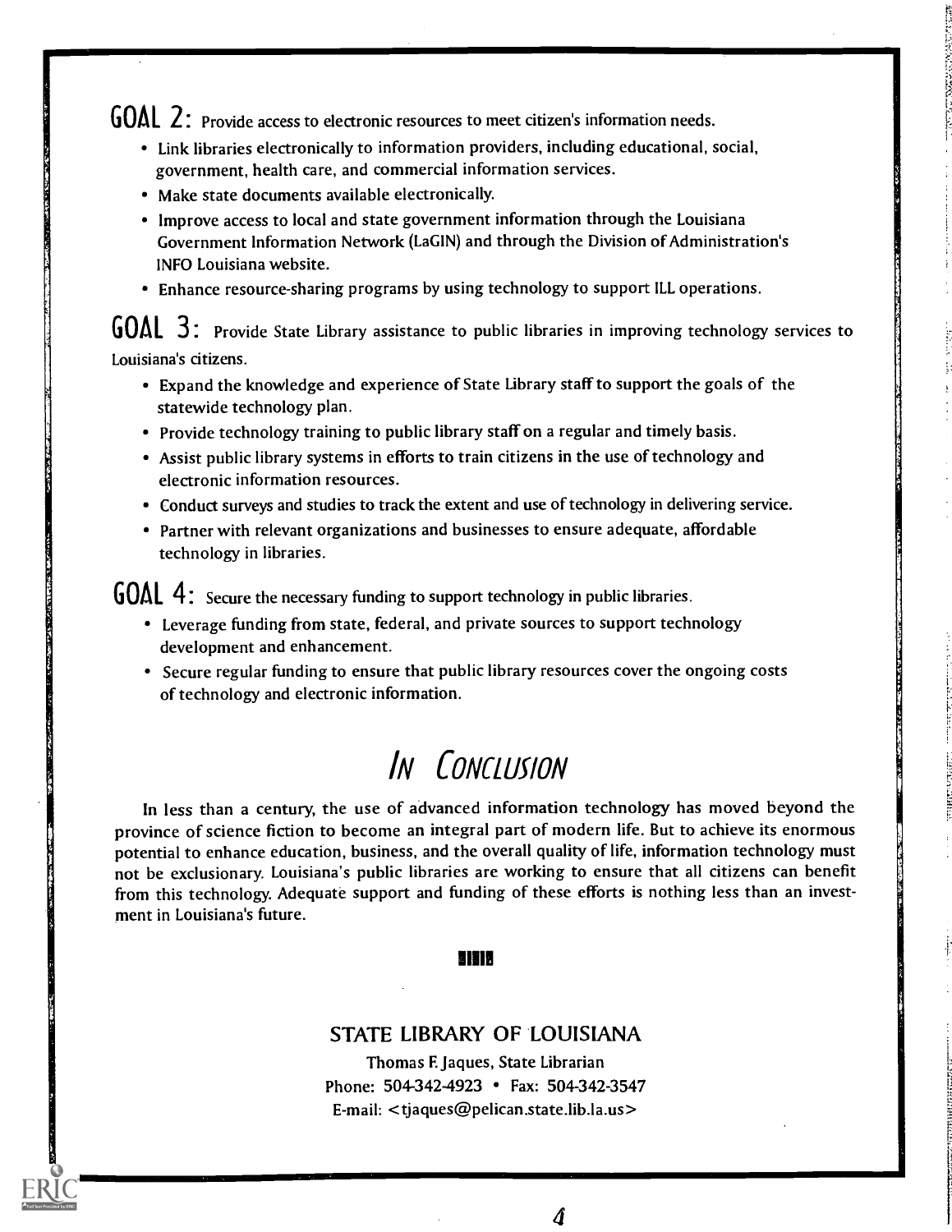## THE CHALLENGE:

Many of Louisiana's citizens are in danger of being "left behind" in today's fast-moving world of digital information, to the detriment not only of countless individual lives, but also of the state as a whole. .<br>8888. . . .

### ....... ....... R:

.......

OM&

ening technology in Louisiana's public libraries will support equitable and convenient access to electronic information resources for all citizens at library sites, in homes, and in businesses.

## The Blueprint:

The State Library of Louisiana presents the following plan to enhance and expand technology in the state's public libraries. The plan contains goals for the next five years.

The goals encompass the needs of both the public library community and the State Library the latter playing a supporting role to the former. The rechnology plan has been developed in coordination with other State Library plans and public library technology It will be updated on a yearly basis to incorporate recent achievements and to detail ............ plans for future years.

- GOAL 1: Provide the technical infrastructure necessary for equitable and convenient access to electronic information resources.
- GOAL 2: Provide access to electronic resources to meet citizen's information needs.
- $^{\circ}$  GOAL 3: Provide State Library assistance to public libraries in improving technology services to Louisiana's citizens.
- GOAL 4: Secure the necessary funding to support technology in public libraries.

#### 11111

BEST COPY AVAILABLE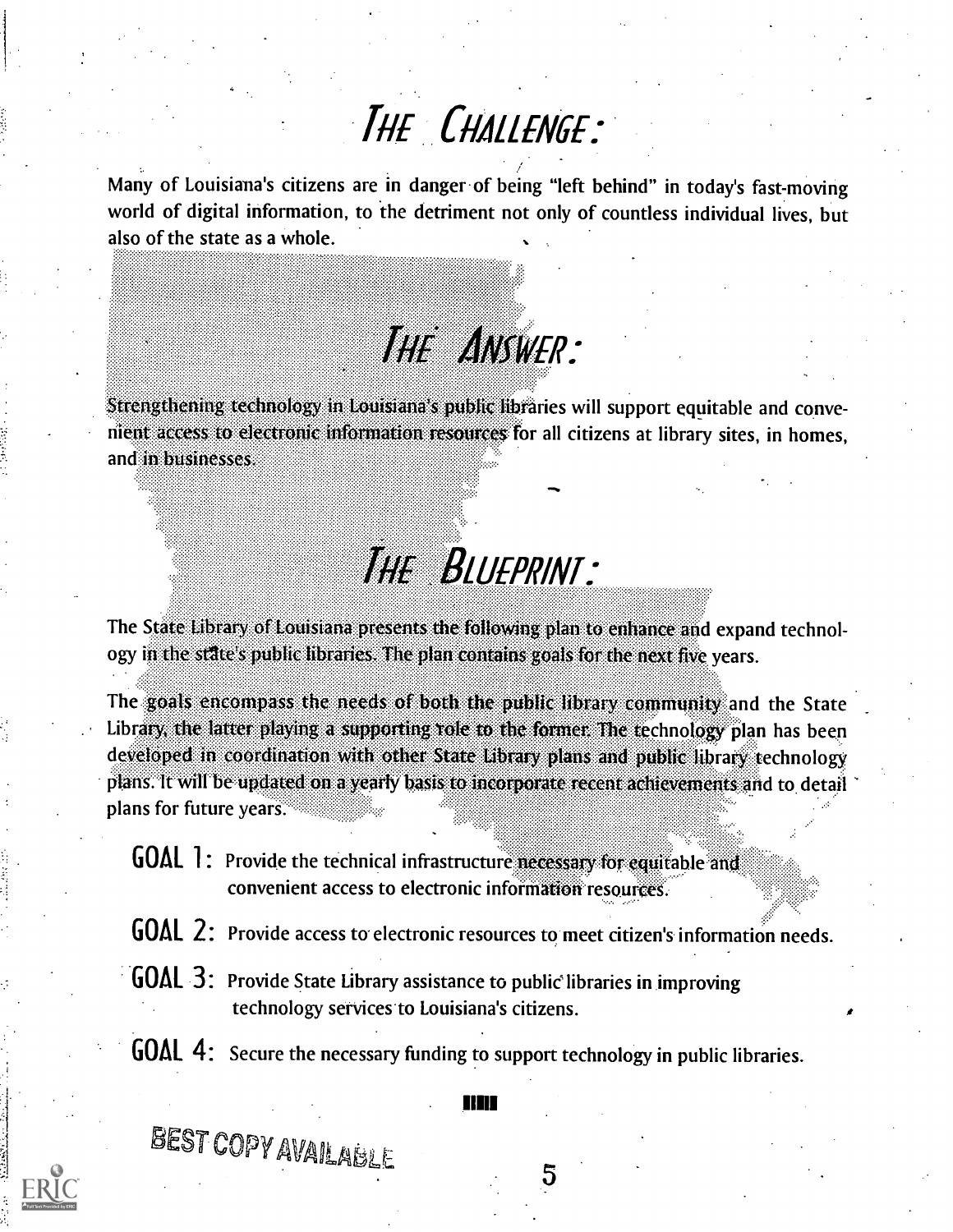# THE CRUCIAL ROLE OF PUBLIC LIBRARIES

Public libraries are a cornerstone of democracy, providing critical information resources.

The vast majority of U.S. citizens do not currently own home computers, and only one in seven households has Internet access.

-

Improvement in both education and economic development demands digital access to a wide variety of information.

ublic libraries are a cornerstone of democracy. They provide critical resources to educate and inform citizens, to ensure just and principled government, to improve business and economic development, and to preserve and share our. culture. In support of intellectual freedom, public libraries ensure equal and ready access to information for all citizens.

Public libraries connect people to information by identify ing, retrieving, organizing, and facilitating access to a complex array of information resources. They also provide instruction and training to citizens.

Furthermore, public libraries provide important resources to the many citizens who cannot afford to own books or computers.

While libraries have traditionally supplied information through books and other printed material, it must be stressed that libraries have always been, above all, information providers. Books are just one of the technologies used to fulfill that role. Increasingly, there are electronic tools that promise information access undreamed of in the traditional library setting. Now, for the.first time, there exists the very real prospect of the smallest rural library providing information access comparable to that of the largest metropolitan library.

Although computers and modems are becoming more common, the vast majority of U.S. citizens 'do not currently own computers. Despite advertising claims to the contrary, access to the Internet is far from universal. A 1997 survey indicates that only one in seven U.S. households has access to the Internet.'

But improvement in both education and economic development demands digital access to government information, business and job opportunities, consumer and health information, organizations, and research resources, through computers and inexpensive long-distance communication networks.

1 American Library Association, Office of Information Technology Policy, "The 1997 National Survey of U.S. Public Libraries and the Internet" (November 1997 Summary Results).\_

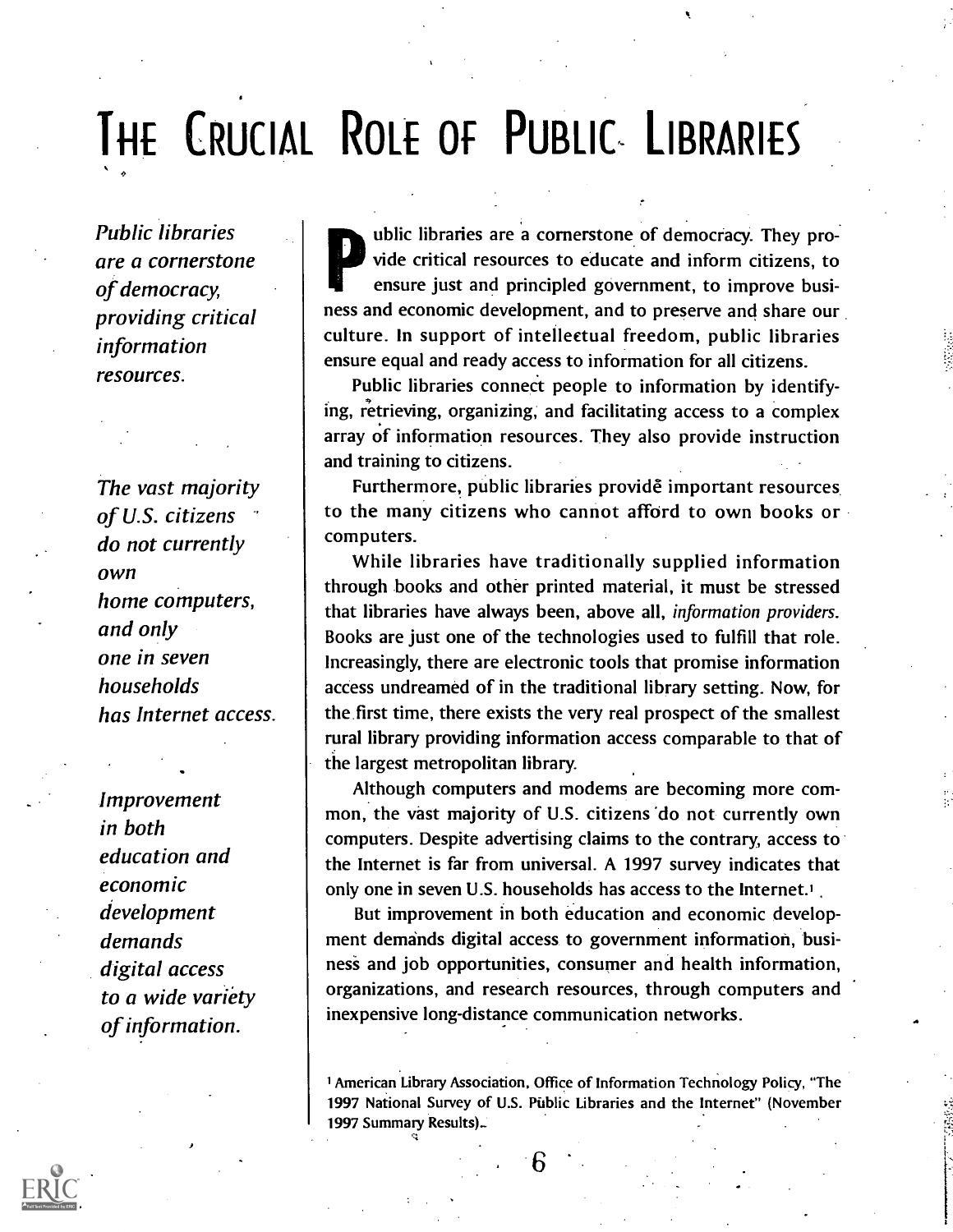Public libraries serve a crucial need by providing technology to the people who, for various reasons, do not or cannot access the power of the Internet. Public libraries expand the reach of technology, keeping up-to-date with new electronic resources and telecommunication options, and serving the nation's many "information have-nots."

But adequate financial resources are not always available at local public libraries, especially since they must continue to provide the print resources upon which many citizens rely, in addition to offering access to the proliferation of electronic information resources and meeting public demand for access to the Internet. In other words, libraries are being squeezed as they seek to continue their tradition-of providing access to information through whatever combination of technologies is most effective.

Public libraries serve a crucial need by providing technology, but many are being squeezed by dramatically increasing demands in today's information environment.

# THE STATUS OF PUBLIC LIBRARIES IN. LOUISIANA

ouisiana currently has 65 main library facilities, at least one in each parish. These main facilities operate 259 branch libraries and 34 mobile libraries (bookmobiles or book vans).

A 1994 grant from the U.S. Department of Education to support the Louisiana Library Network (LLN) gave every main public library facility in Louisiana a workstation with a connection to the Internet. The LLN links libraries in the University System with public library system headquarters and selected school libraries throughout the state. It is managed by staff at Louisiana State University and operates on the state's fiber optic network.

Although the LLN provides access to the Internet and selected databases for some public libraries, it is not currently suffi-

With only about 300 workstations available to citizens through public libraries, each workstation must provide service to an average of 14,300 citizens. '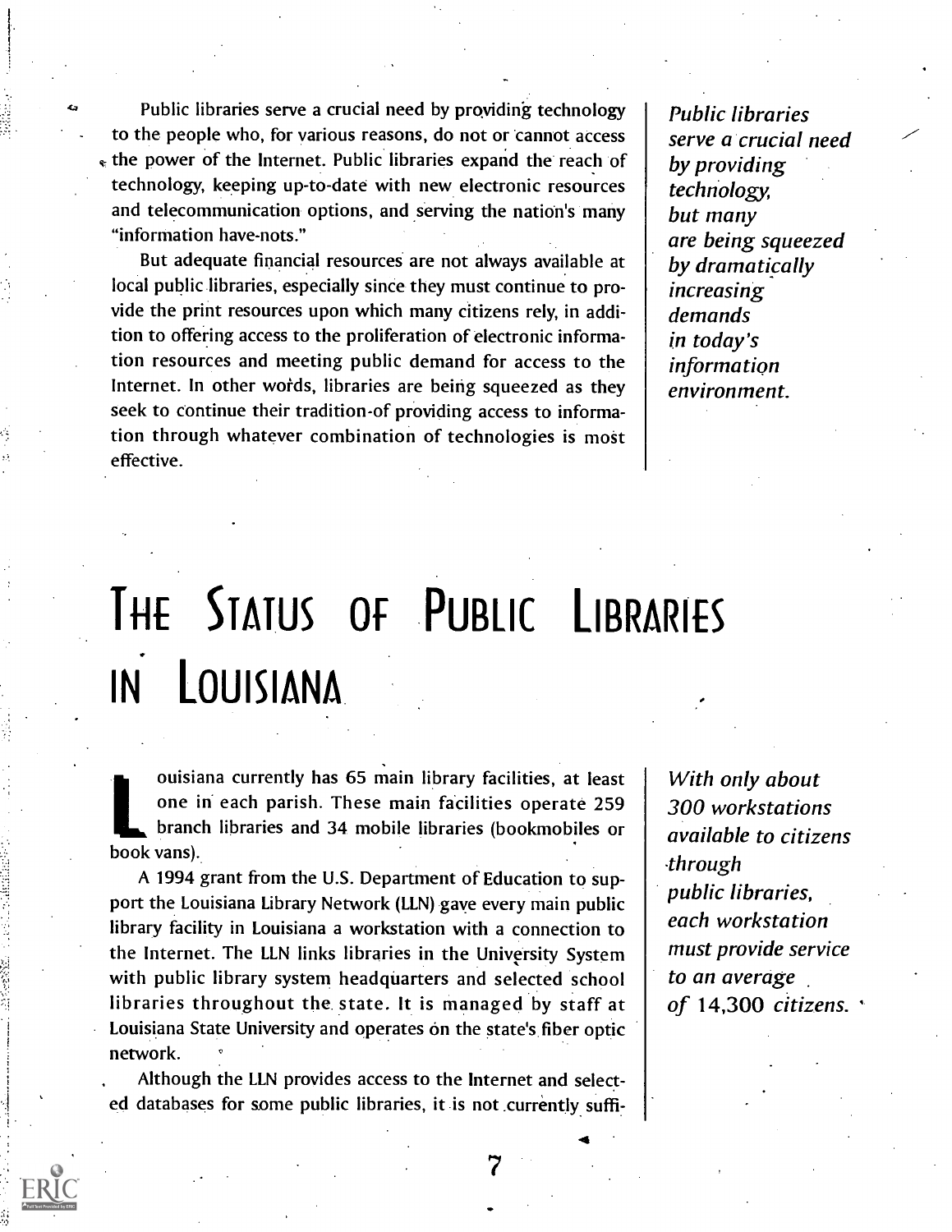Louisiana's public libraries are struggling to pay for electronic technology.

**A** and the second second  $\mathbf{A}$ 

The level of technology available in the state's public libraries is quite uneven, due to differing tax bases and the limitations of local economies. For example, rural libraries are more likely to have limited technology, yet nearly two-thirds of Louisiana's public library systems are in rural areas.

cient in size or ability to provide the full range of services needed in all public libraries. Today, about half of Louisiana's 65 public library systems have multiple workstations providing public access to the Internet. Of the 325 public library buildings in Louisiana (including the State Library), 181 have workstations offering unmediated patron access to the Internet for Louisiana's 4.3 million citizens. With approximately 300 workstations2 available to citizens through public libraries, each workstation must provide service to an average of 14,300 citizens.

Furthermore, only about half of the 65 public library systems in the state have fully integrated automation systems (to support registration and circulation modules, online public access catalogs, electronic serials access and control, etc.). Automation systems in libraries not only allow improved operational efficiency, but also provide a base of technology to support all future developments.

Funding has not been available in Louisiana to provide public libraries with multiple workstations or with upgraded, graphical interface to electronic resources. According to 1996 Louisiana public library statistics, 10 of the 65 library systems provide Internet access only through staff workstätions. (In other words, in these libraries citizens have only mediated access to electronic resources). Twenty-three library systems have only one public access Workstation each for citizens. Only three public library systems in Louisiana have more than ten workstations for public access. Branch libraries are much less likely than main libraries to have computers and workstations.

Despite discounted telecommunications costs made possible by the Louisiana Public Service Commission since 1995, public libraries struggle to pay for electronic technology Each connection, to the network costs \$110/month; access to databases on LLN costs from \$225 to \$1,250 anrivally. In addition, funds are needed to purchase necessary hardware and software.

The level of technology available in Louisiana's public libraries is uneven due to differing tax bases and the limita-

2 About half of these workstations provide text-only access to the Internet.

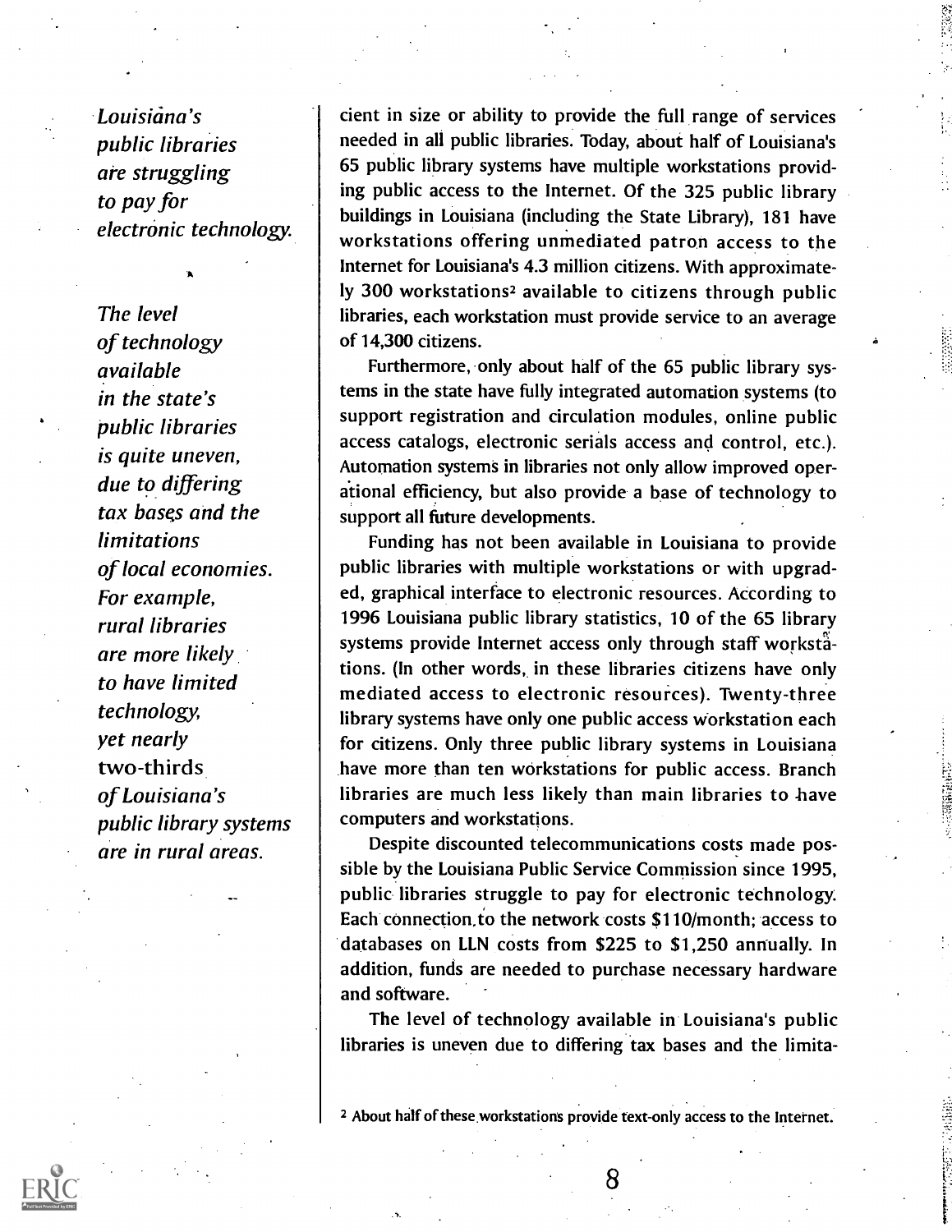tions of local economies. Rural libraries often have more difficulty in acquiring and using technology than do urban libraries even though technology can offer rural libraries great advantages in serving the needs of geographically scattered populations and isolated patrons.

Nationally, only one in ten rural public libraries offers patron access to the World Wide Web. In comparison, one in three city public libraries offers Web access. In Louisiana, rural libraries are more likely to have few workstations and limited access to electronic resources; yet nearly two-thirds of the state's public library systems are located in rural areas.

It is a truism of modern life that technology grows increasingly critical to economic development, education, and overall quality of life. Louisiana seeks improvement in all of these areas. Of the 50 states, Louisiana has the highest poverty rate, the highest percentage of school-age children living in poverty, and the lowest rate of public high school graduation. In addition, Louisiana ranks near the bottom in other economic measures, such as median household income (47th), percent of population receiving public aid (47th), average salary of teachers (48th), percent of population without health insurance (45th), teenage birth rate (45th), and infant mortality rate (44th).3

State-of-the-art access to technology through public libraries would lay the foundation for new ways of improving the lives of many citizens throughout Louisiana.

1111

Louisiana seeks ,improvement in economic development, education, and overall quality of life. Technology is critical to all three.

State-of-the-art access to technology through public libraries would lay the foundation for new ways to improve the lives of many citizens throughout Louisiana.

3 From State Rankings 1996: A Statistical View of the 50 United States:

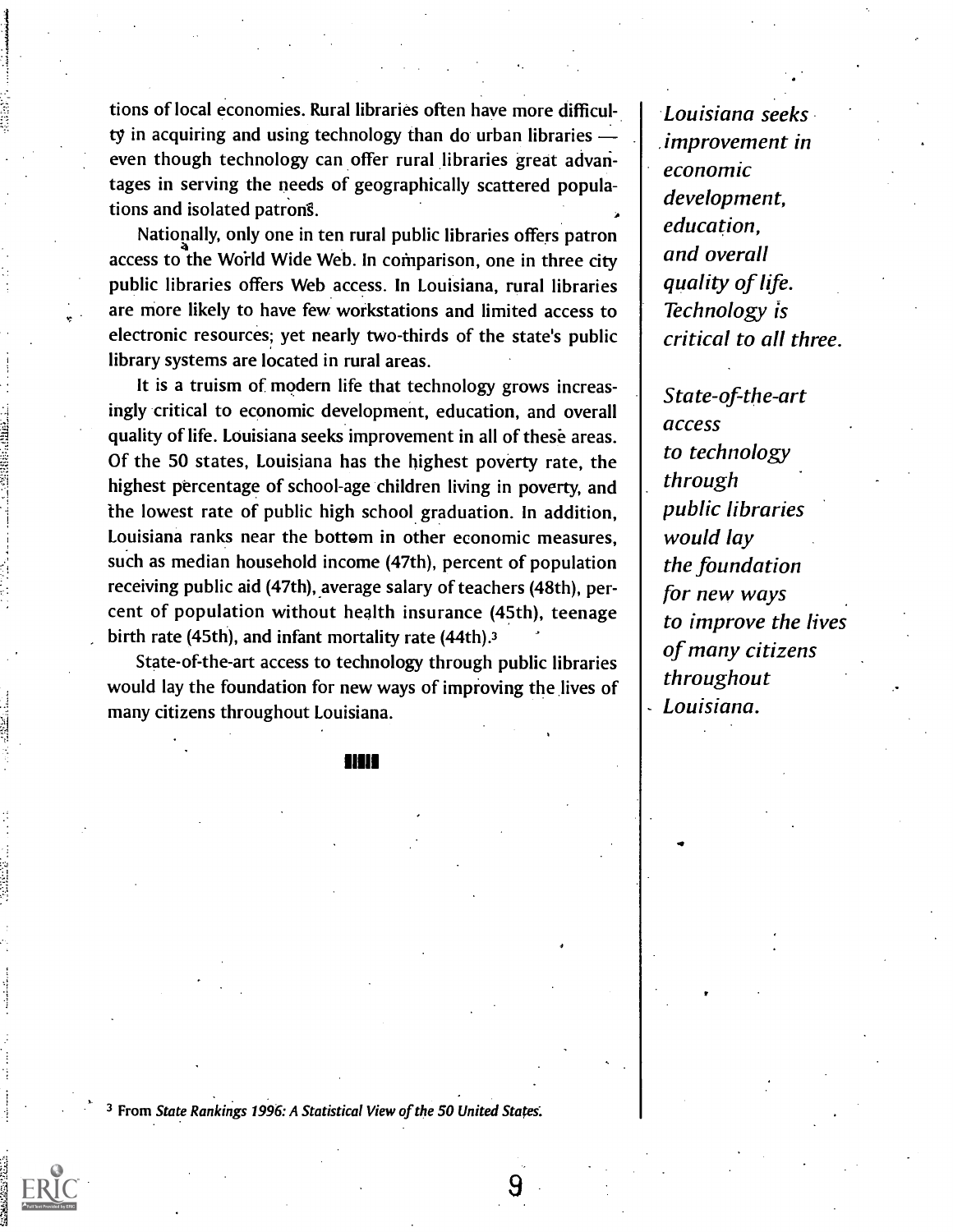# THE ROLE OF THE STATE LIBRARY Of 'LOUISIANA

echnology is the uppermost concern of public libraries in Louisiana. Accordingly, the State Library of Louisiana concentrates its efforts on developing the public libraries into state-of-the-art agencies for the delivery of information, education, culture, and recreation to all citizens.

## VISION STATEMENT: LOUISIANA'S LIBRARY TECHNOLOGY PLAN

Louisiana's public library systems will use technology to provide . equitable and convenient access to electronic information resources to all citizens of Louisiana at library sites, in homes, and in businesses.

Public libraries have benefited from recent grants administered by the State Library in support of technology, including both state aid and federal funds from the Library Services and Technology Act (LSTA). The State Library has increased its technical staff in order to provide additional services, training, and con sulting in regard to technology and electronic information resources.

In partnership with such agencies as LLN, the State Office of Telecommunications Management (OTM), Louisiana Public Services Commission, Louisiana Database Commission, the Board of Regents for Higher Education, and the State Department of Education, the State Library works to transform into reality its vision of technology for the betterment of Louisiana and its citizens.

mm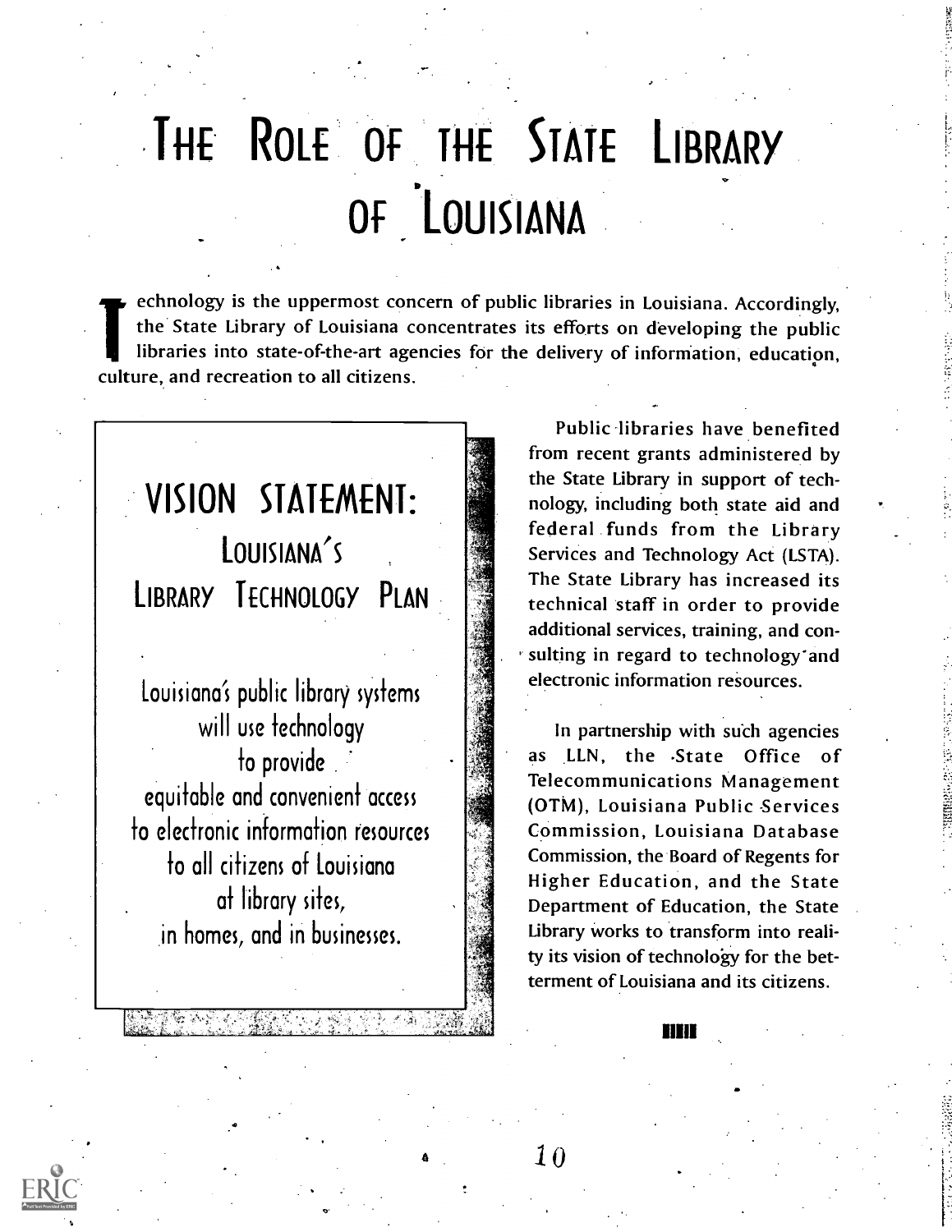# MAKING IT HAPPEN: THE GOALS

1 ) PROVIDE THE TECHNICAL INFRASTRUCTURE NECESSARY FOR EQUITABLE AND CONVENIENT ACCESS TO ELECTRONIC INFORMATION RESOURCES.

- Provide, in all public library facilities, multiple workstations which support graphical and World Wide Web interfaces and are suited to the needs of the local community.
- Extend electronic services through the public library to citizens at home and in businesses.
- Completely and fully automate those libraries not already fully automated.
- Establish electronic linkages among libraries, to enhance resource-sharing.
- Use technology to extend and enhance library and information services to those citizens with special needs (e.g., those who are disabled, underserved, or unskilled).
- Work in partnership with LLN, OTM, industry, and government 'to ensure adequate, affordable technology in libraries.

2) PROVIDE ACCESS TO ELECTRONIC RESOURCES TO MEET CITIZENS' INFORMATION NEEDS.

- Link libraries electronically to information providers, including educational, social, government, health care, and commercial information services.
- Make state documents available electronically.
- Improve access to local and state government information through the Louisiana Government Information Network (LaGIN) and through the Division of Administration's INFO Louisiana website.
- Enhance resource-sharing programs by using technology to support ILL operations.
- 3) PROVIDE STATE LIBRARY ASSISTANCE TO PUBLIC LIBRARIES IN IMPROVING TECHNOLOGY SERVICES TO LOUISIANA'S CITIZENS.
	- Expand the knowledge and experience of State Library staff to support the-goals of the statewide technology plan.
	- $\cdot \bullet$  Provide technology training to public library staff on a regular and timely basis.
		- Assist public library systems in efforts to train citizens in the use of technology and electronic information resources.
		- Conduct surveys and studies to track the extent and use of technology in delivering service.
		- Partner with relevant organizations and businesses to ensure adequate, affordable technology in libraries.

4) SECURE THE NECESSARY FUNDING TO SUPPORT TECHNOLOGY IN PUBLIC LIBRARIES.

- Leverage funding from state, federal, and private sources to support technology development and enhancement:
- Secure regular funding to ensure that public library resources cover the ongoing costs of technology and electronic information.



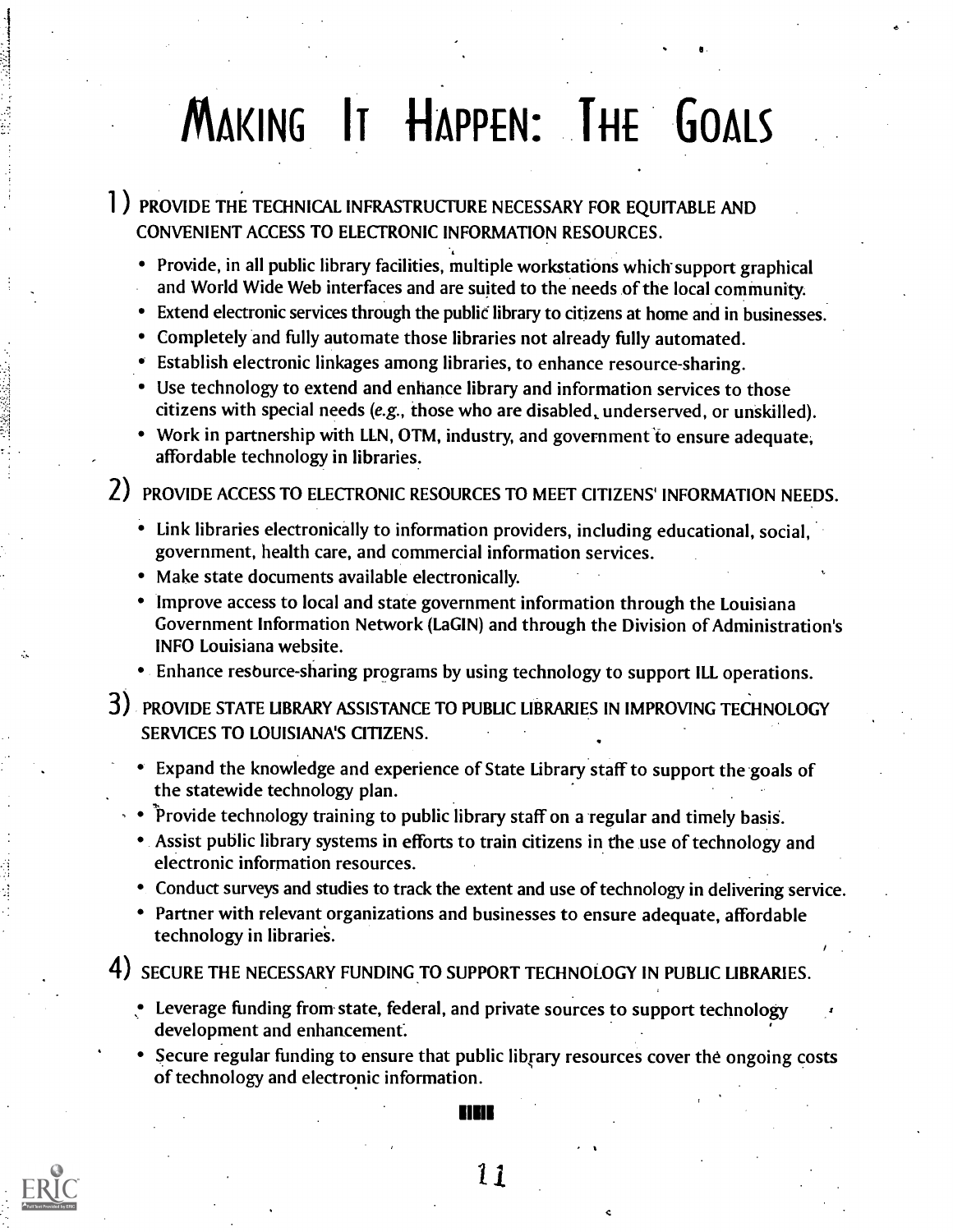# IN CONCLUSION

n less than a. century, the use of high technology has moved beyond the province of science fiction to become an integral part of modern life. This is especially true of information technology.

But to achieve its enormous potential to enhance education, business, and the overall quality of life, information technology must not be exclusionary.

Public libraries in Louisiana are uniquely positioned - both philosophically and practically — to ensure that all citizens of the state can benefit from this technology.

Adequate support and funding of their efforts is nothing less than an investment in Louisiana's future.

II"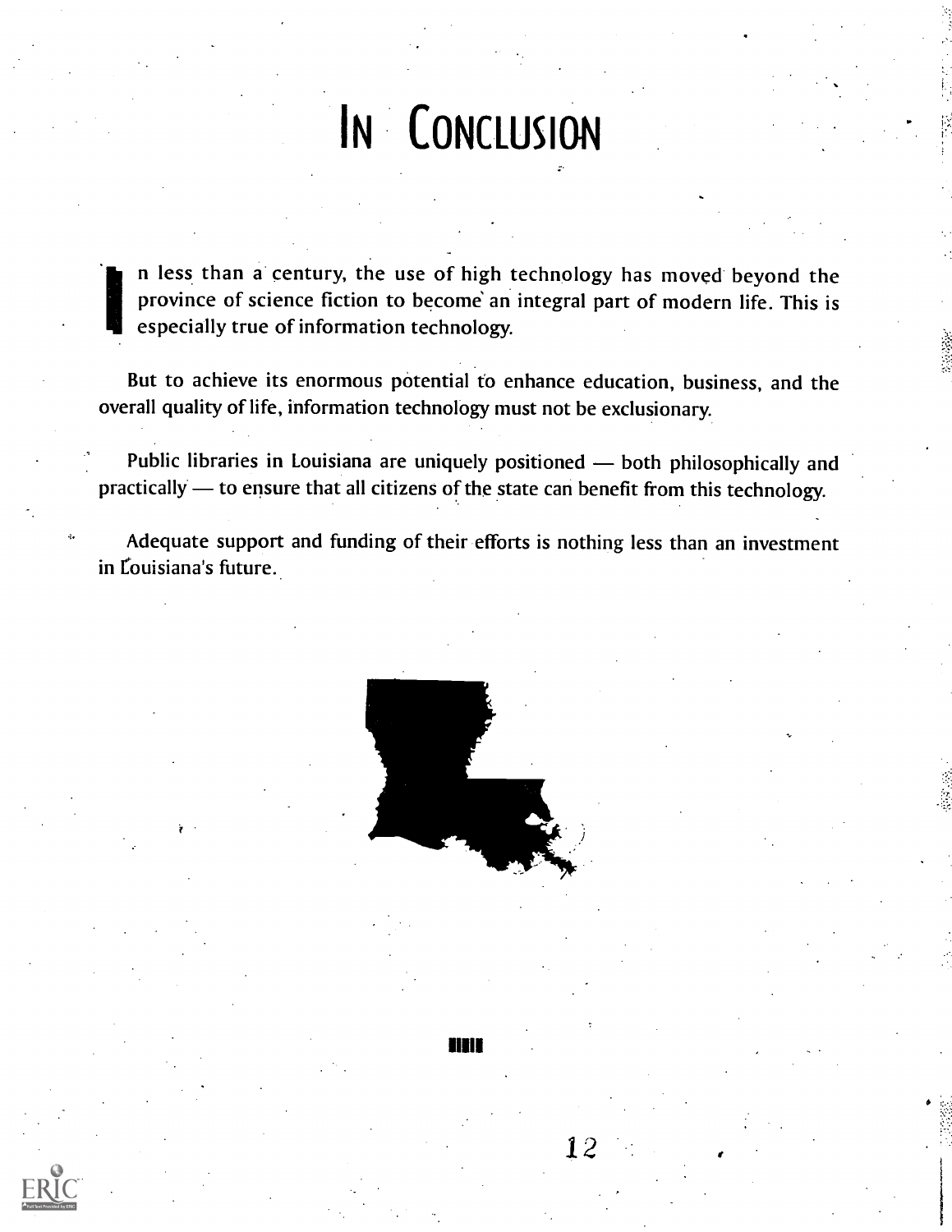### IMPROVING INFORMATION ACCESS THROUGH TECHNOLOGY

漂。



STATE LIBRARY OF LOUISIANA Thomas F. Jaques, State Librarian

DEPARTMENT OF CULTURE, RECREATION AND TOURISM

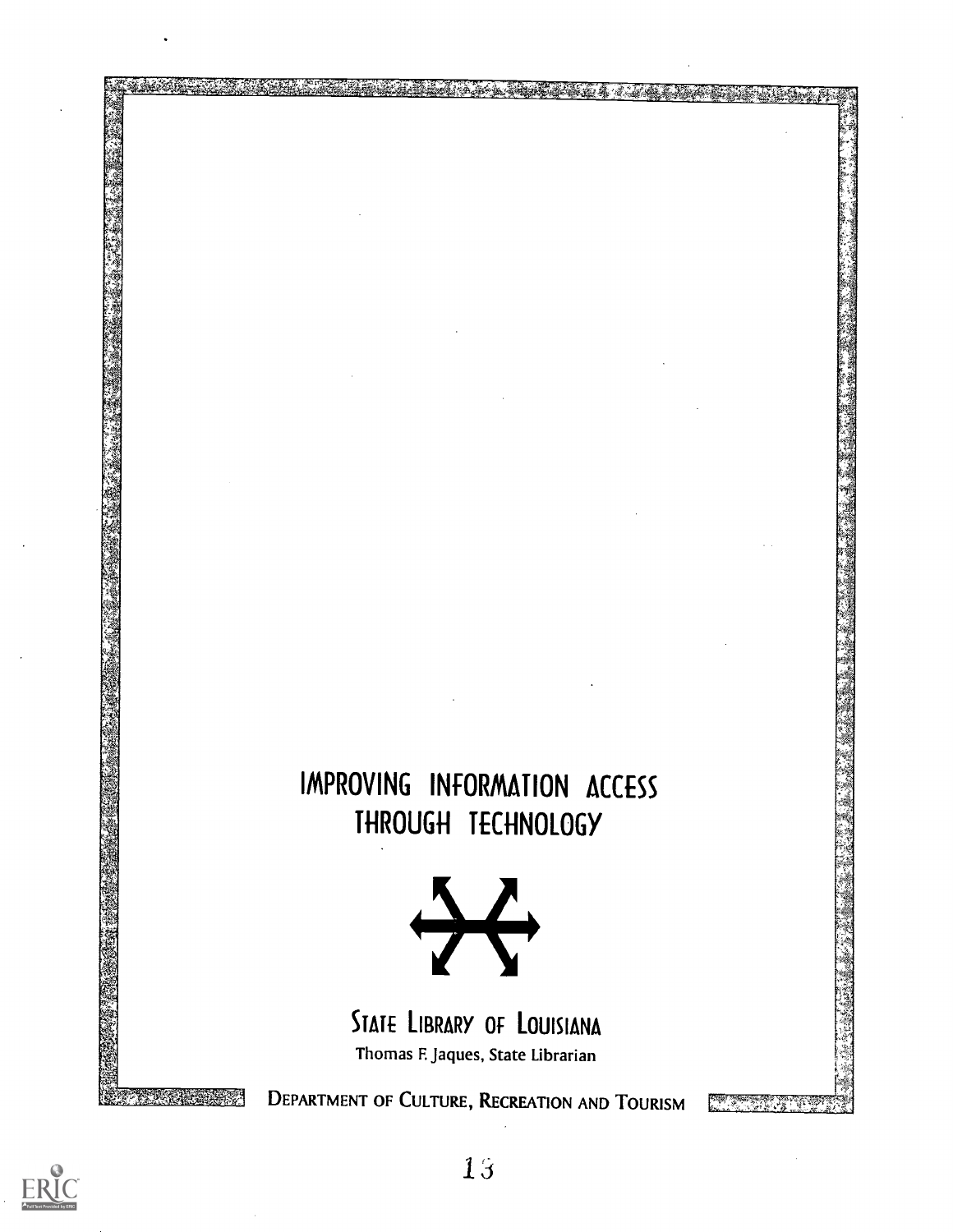

#### U.S. Department of Education

Office of Educational Research and Improvement (OERI) National Library of Education (NLE) Educational Resources Information Center (ERIC)



### REPRODUCTION RELEASE

(Specific Document)

#### I. DOCUMENT IDENTIFICATION:

Title: Improving Information Access Through Technology: A Plan for Louisiana's Public Libraries

Author(s):

Corporate Source: Publication Date: Publication Date: Publication Date: Publication Date: Publication Date: Pu

#### II. REPRODUCTION RELEASE:

In order to disseminate as widely as possible timely and significant materials of interest to the educational community, documents announced in the monthly abstract journal of the ERIC system, Resources in Education (RIE), are usually made available to users in microfiche, reproduced paper copy, and electronic media, and sold through the ERIC Document Reproduction Service (EDRS). Credit is given to the source of each document, and, if reproduction release is granted, one of the following notices is affixed to the document.

If permission is granted to reproduce and disseminate the identified document, please CHECK ONE of the following three options and sign at the bottom of the page.